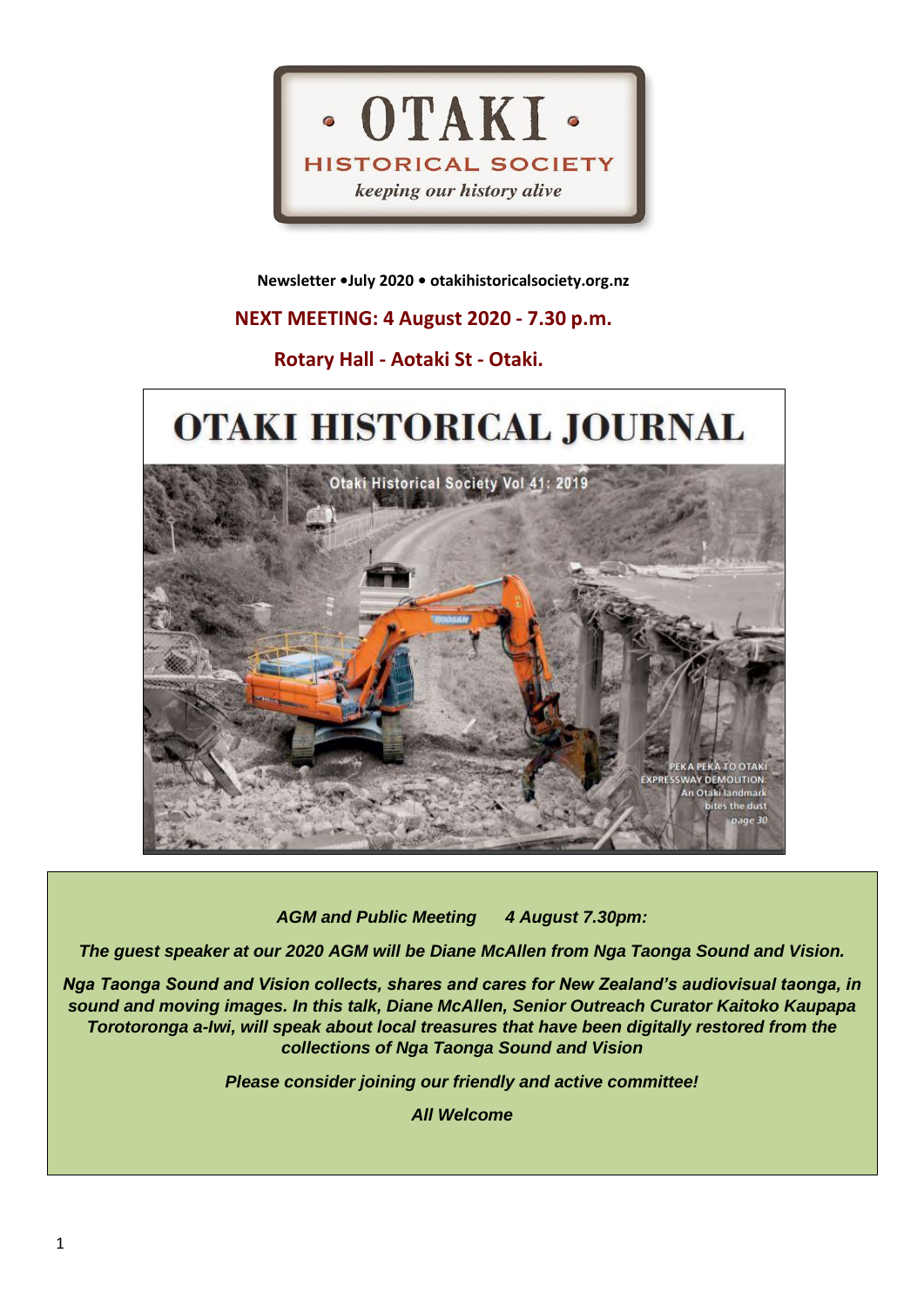### *Journal*



**The committee regrets to inform members that due to the impact of Covid-19 and the associated lockdown etc. the society will not be publishing a journal this year. We are continuing to work with contributors and will advise next year's publishing date when finalised**.

The society has past journals available for sale at varying prices (from \$5). Please contact us to confirm the availability and cost of any of these journals you are interested in.

**Note:** Digitised copies of out of print journals and/or articles from any of our journals can be purchased from the society. Contact us for costs and further details.

**Follow the link to our website to see all the covers of previous issues, click on the image to view the contents page and make your choice! <https://www.otakihistoricalsociety.org.nz/journals>**



Above is an example of the contents and cover page of Vol 1 accessed from the link above. All 41 issues of the OHS Journal are available for viewing

#### *Museum*

The 'Health on the Hill' exhibition closed on July  $4<sup>th</sup>$ . The new exhibition which opened on July 17<sup>th</sup> is sure to be popular and will be of great interest to long time residents and newcomers to the district alike.

#### *NEW EXHIBITION: AS TIME GOES BY: THE CHANGING FACE OF MAIN ST*

**The new exhibition will feature some of the shops, businesses, entertainment and people who have lived and worked in Otaki's Main St over the years.**

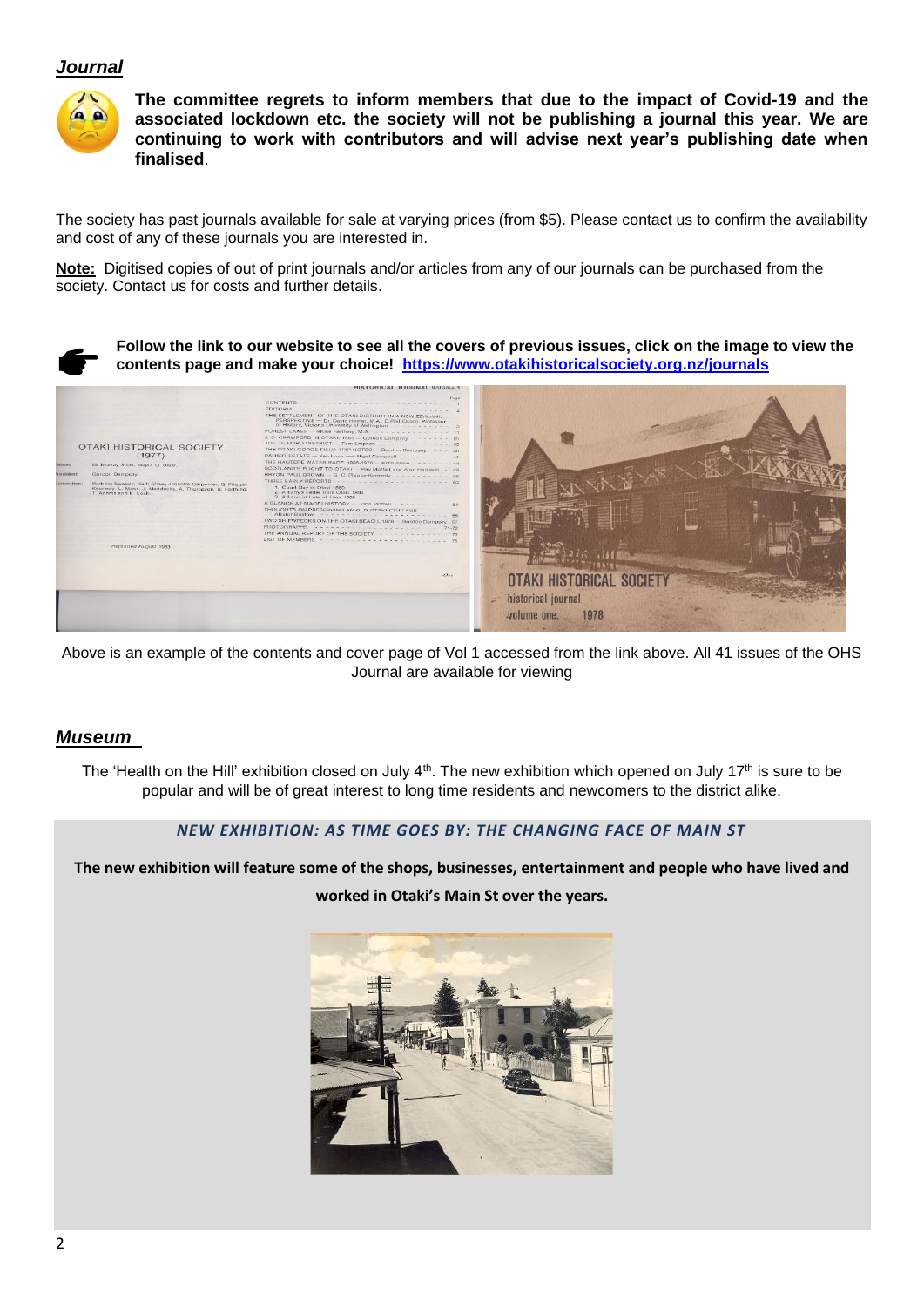## *Request For Lockdown Thoughts and Pictures*



**Please consider contributing stories and/or photographs related to the Covid-19 lockdown. We would love to have your thoughts and memories to keep in our archives to share with current and future historians.**

**Anzac Day, Teddy Bears, empty schools and roads, queues and PPE at retail outlets and family activities are just a few of the topics which were featured during this time. Members are sure to have many more.**



|      | <b>Snippets from the Press Aug - Sep</b>                                                                                                                                                                                                                                                                                                                                                                                                                                                                                                                                    | <b>Courtesy Papers Past et al</b> |
|------|-----------------------------------------------------------------------------------------------------------------------------------------------------------------------------------------------------------------------------------------------------------------------------------------------------------------------------------------------------------------------------------------------------------------------------------------------------------------------------------------------------------------------------------------------------------------------------|-----------------------------------|
| 1860 | 'Importation of Stock. - Six very fine pure<br>Merino rams have been imported in the<br>'Constantino' by the Venerable Archdeacon<br>Hadfield, for the School estate at Otaki.<br>Notwithstanding the long voyage, they have<br>been landed in first-rate condition, and are<br>some of the finest that have been introduced<br>into the colony We are glad to record these<br>importations, since they are so many proofs of<br>the growing disposition of the colonists to<br>improve and keep up the character of the stock<br>in the colony'. - Wellington Independent. |                                   |
| 1865 | A large quantity of coal washed up on Otaki<br>Beach. It was confirmed it had come from the<br>ship 'City of Dunedin' which had been wrecked<br>at Cape Terawhiti with the loss of all on board.<br>Despite the efforts of settlers and natives Mr<br>F.J Schulze's store was burned to the ground.<br>A successful business with bakery and stables,<br>an account of the event below.<br>https://paperspast.natlib.govt.nz/newspapers/WI1865<br>0930.2.13?end_date=30-09-<br>1865&items_per_page=10&query=otaki+&snippet=tr<br>ue&start_date=01-08-1865                   | Cape Terawhiti                    |
| 1870 | It was reported that typhus had broken out in<br>Otaki and had claimed 8 Maori lives during the<br>month. The Press urged the Government to<br>take urgent action to stem the spread of the<br>disease.                                                                                                                                                                                                                                                                                                                                                                     |                                   |
| 1880 | A man became lost in the bush for four days<br>when attempting to find his way to the farm of<br>his employer, three miles east of Otaki.<br>Interesting article below:<br>https://paperspast.natlib.govt.nz/newspapers/MH188<br>00903.2.4?end_date=30-09-<br>1880&items_per_page=50&query=otaki+&snippet=tr<br>ue&start_date=01-08-<br>1880&type=ARTICLE%2cILLUSTRATION                                                                                                                                                                                                    | <b>Te Horo Totaras</b>            |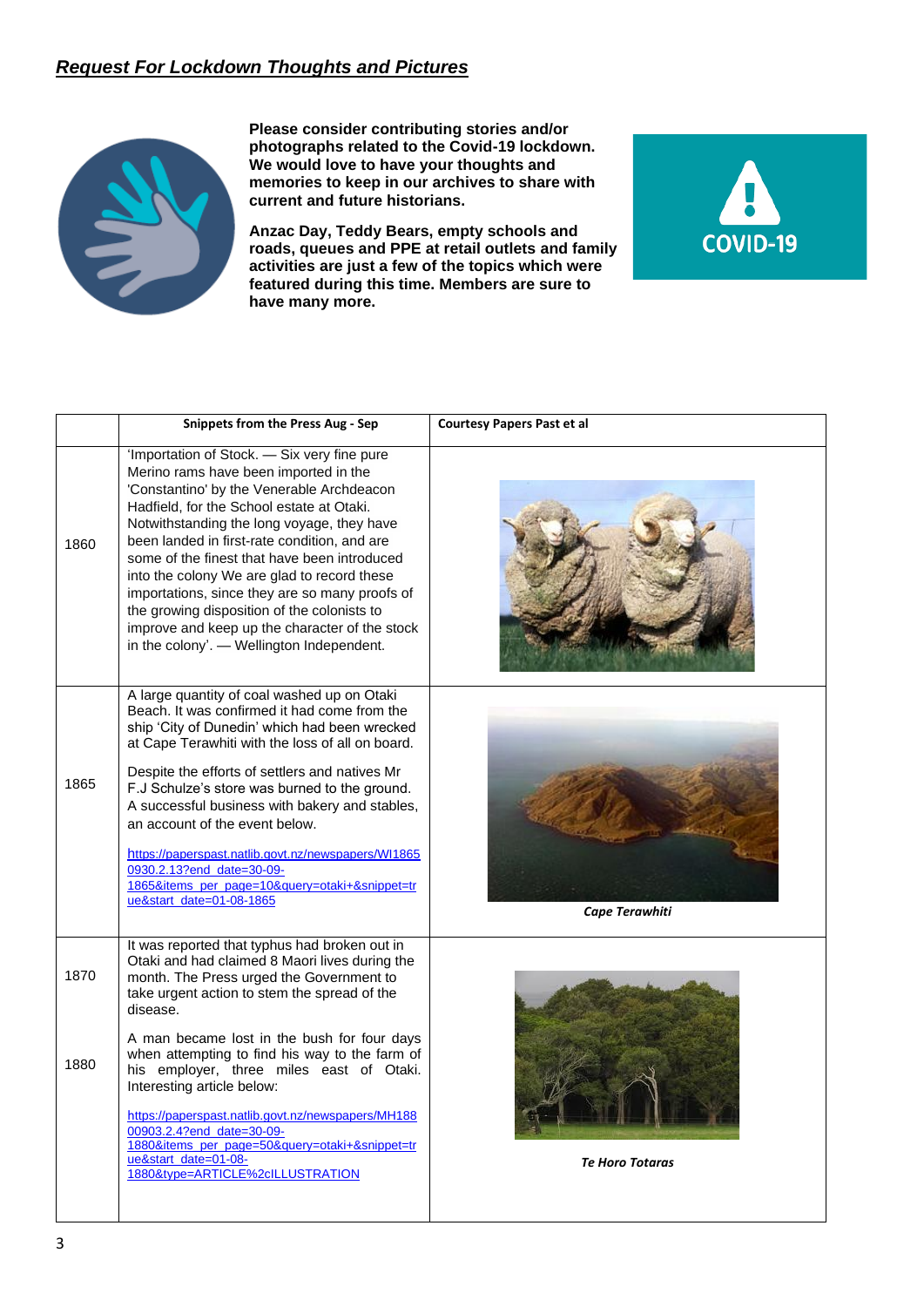| 1880         | The article below gives an account of the first<br>attempt to move Otaki and Waikanae to the<br>Wellington district. Interesting that it took<br>another 100 years to eventuate.<br>https://paperspast.natlib.govt.nz/newspapers/MH188<br>00813.2.8?end_date=30-09-<br>1880&items_per_page=50&page=2&query=otaki+&s<br>nippet=true&start_date=01-08-<br>1880&type=ARTICLE%2cILLUSTRATION<br>Right: Early Palmerston North Council building |  |
|--------------|--------------------------------------------------------------------------------------------------------------------------------------------------------------------------------------------------------------------------------------------------------------------------------------------------------------------------------------------------------------------------------------------------------------------------------------------|--|
| 1915<br>1920 | A farmer at Otaki was fined £50, the maximum<br>for watering down milk. The samples showed<br>38.3% and 21.3% of water had been added.<br>https://paperspast.natlib.govt.nz/newspapers/HNS19<br>150810.2.21?end_date=30-09-<br>1915&items_per_page=50&page=3&query=otaki+&s<br>nippet=true&start_date=01-08-1915&type=ARTICLE<br>'Before leaving Otaki Mr R J Dando, (manager<br>of the local Bank of Australasia) was entertained         |  |
|              | by members of the Otaki Club who presented<br>him with a very fine silver-mounted umbrella,<br>suitably inscribed. The presentation was made<br>by Mr T O'Rourke, who referred to Mr Dando's<br>many estimable qualities and expressed the<br>regret of members of the club at his departure.<br>Right: Top: Bank of Australasia 1905. Note the                                                                                            |  |
|              | hitching rail.<br>Bottom: The building in 1924, then the home of Mr<br>Meta Johnson.<br>Cnr Mill Rd & Aotaki St, Now Countdown carpark                                                                                                                                                                                                                                                                                                     |  |



*The Otaki Rifle Corps photographed on corner of Main and Te Rauparaha Sts. in 1900.The journals of the House of Representatives record the acceptance of a volunteer Corps of 69 men from Otaki.*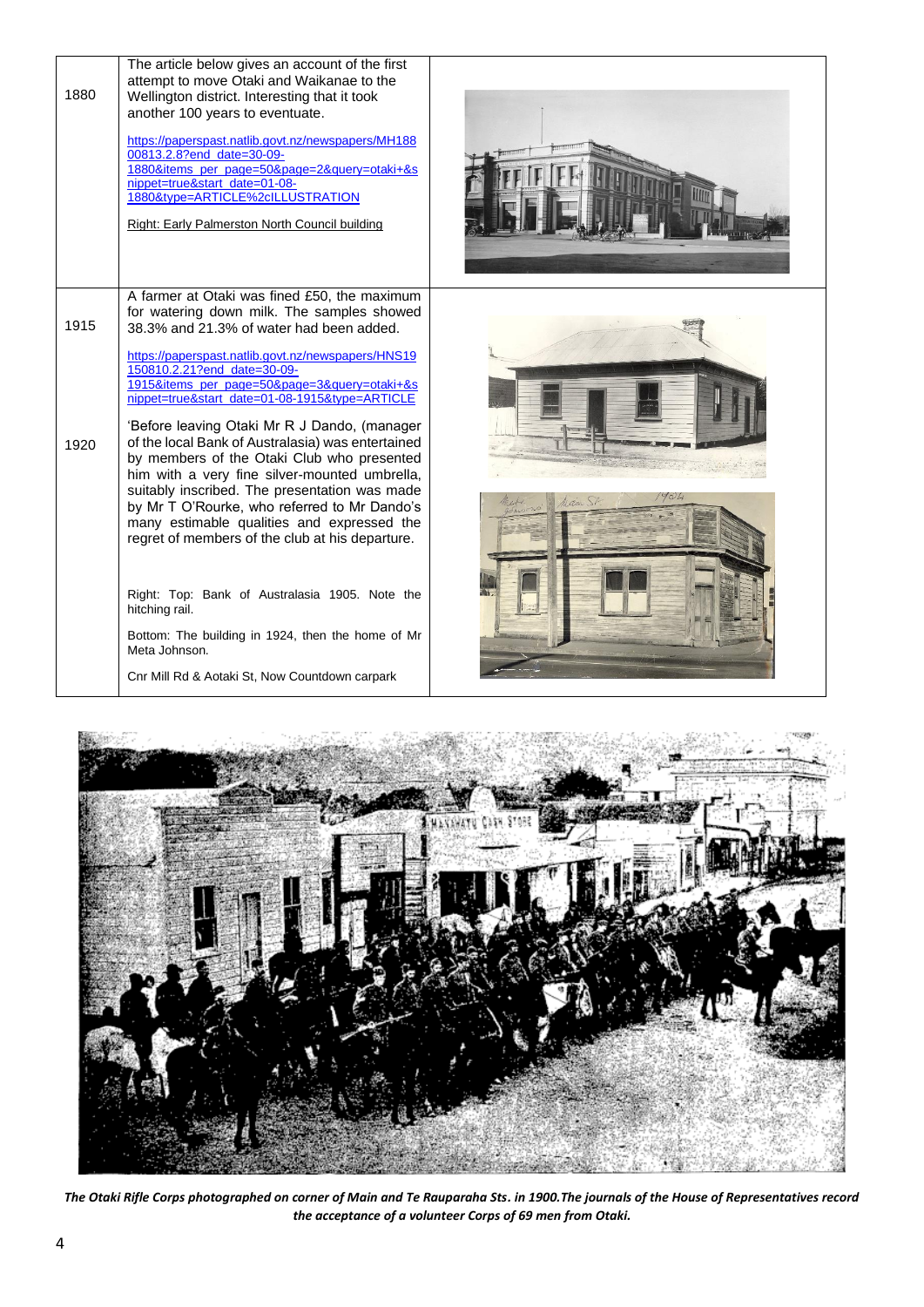# *Radio Interviews*

These broadcasts continue on Coast Access Radio and Beach FM. Undertaken by committee members Annie Bythell and Sarah Maclean, these sessions are varied and always interesting. Make sure you tune in or catch up on the Coast Access session via their website. [www.coastaccessradio.org.nz](http://www.coastaccessradio.org.nz/) . The Beach FM sessions are on the last Thursday of the month.

# *OHS Website and Index*

Our website has recently been refreshed. Click on the 'News and Events' tab to view a feed from our facebook page. This is a great way to see Facebook posts for those who do not use social media.

# **The new index updated with entries from the 2019 journal is now available.**

The index is available on the website. [www.otakihistoricalsociety.org.nz](http://www.otakihistoricalsociety.org.nz/) The index is a valuable tool for researchers and members seeking information relating to the content of our 40 journals. Use the index to see if your interests (or family) are mentioned. If you find relevant information, refer to your journals or contact the Society to obtain past issues or digitised articles or journals. *Please note the two icons to access the index i.e. 1-40 and 41.*

We have some of our past newsletters available on the website. Click on the 'Newsletters' tab at the top of the home page to view.

The website also has many photographs and an interesting timeline of Otaki's history for your viewing. **Click on a photo to see the description.**

Journals and photographs can be purchased through the website and you can also join the society or renew your subscription. Submission forms for journals, subscriptions, queries are available.

## *OHS Facebook Page*

See our page for meeting information, photographs and other updates.

<https://www.facebook.com/otakihistoricalsociety/>

**Please feel free to post memories and photos relating to Otaki's history on our facebook page. The more our history is shared, the longer it will be retained.**

#### *OHS Public Meetings*

4 August 2020: AGM and Public Meeting. Rotary Hall 7.30pm

October and December meetings TBA.

#### *Reminder*

The Society warmly welcomes:

- Ideas and articles for future journals
- Photographs, manuscripts and documents etc. relating to the history of Otaki and its surrounds
- New members
- Contact us at: [otakihistoricalsociety@yahoo.com](mailto:otakihistoricalsociety@yahoo.com)